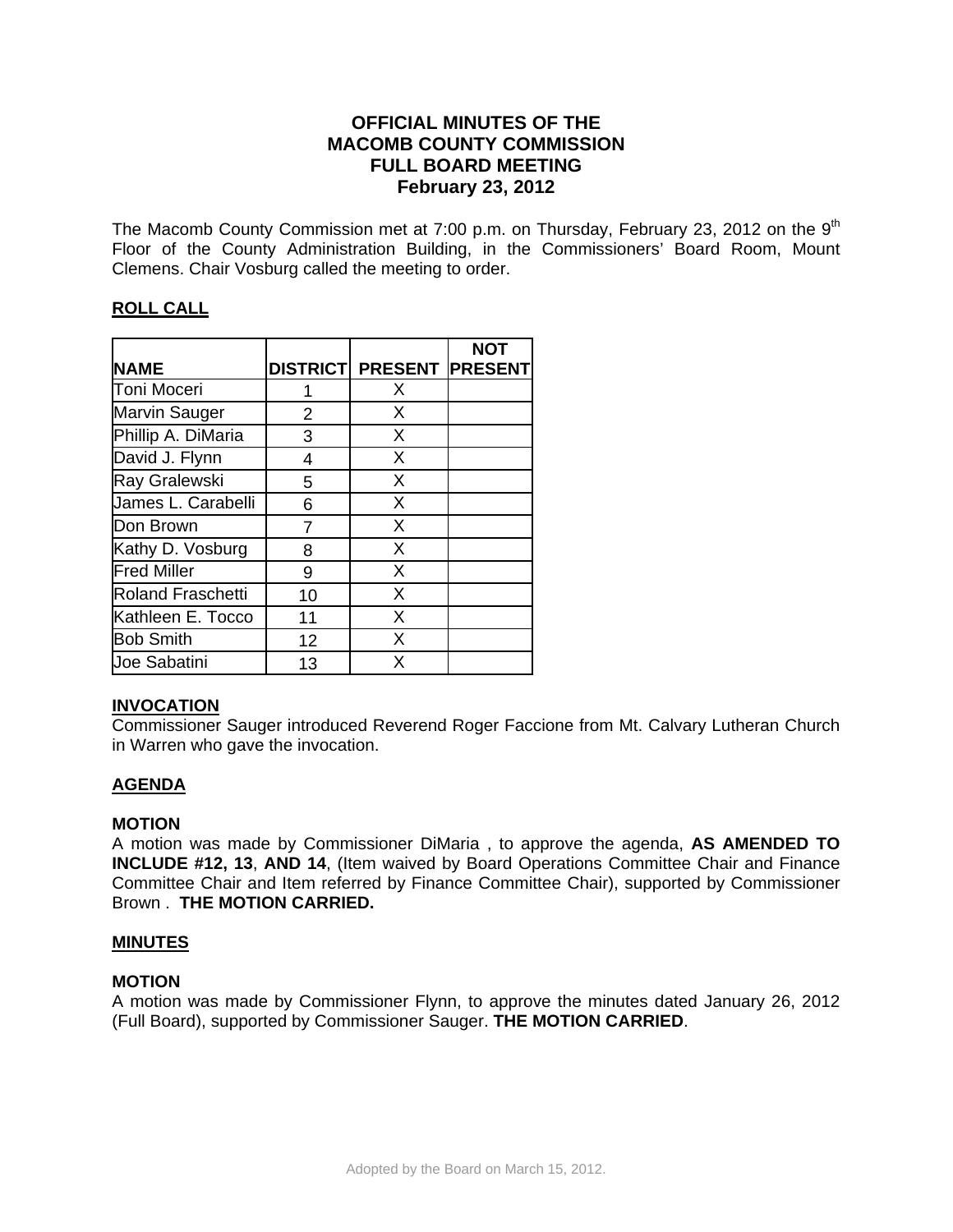OFFICIAL MINUTES MACOMB COUNTY COMMISSION FULL BOARD MEETING MINUTES – February 23, 2012

# **PUBLIC PARTICIPATION**

Joseph Hunt, 8306 Stanley Drive, Warren Karen Spranger, 7520 Hudson, Warren Don Lobsinger, 29600 Taylor Street, St. Clair Shores Ken DeCock, 80575 Holmes Road, Armada Chris Utykanski, 13642 Whispering Lane, Sterling Heights

# *COMMITTEE REPORTS*

# **ECONOMIC DEVELOPMENT COMMITTEE – February 22, 2012**

The clerk read the recommendation from the Economic Development Committee and a motion was made by Co-Chairs Carabelli and Flynn, to adopt the committee recommendation:

**R12-006** Approve the request from DTE for an easement across the Macomb County Orchard Trail. Further, a copy of this Board of Commissioners' action is directed to be delivered forthwith to the Office of the County Executive.

## **THE MOTION CARRIED.**

## **FINANCE COMMITTEE MEETING – February 22, 2012**

The clerk read the recommendations from the Finance Committee and a motion was made by Chair Brown, supported by Vice-Chair Miller, to adopt the committee recommendations:

Commissioner Flynn asked to separate item #1. There were **NO** objections.

- **R12-008** Approve the elimination of one Data Maintenance Supervisor position from the Probate Court budget, account #10114801, and the addition of one Judicial Court Clerk position to the Clerk/Register of Deeds budget, account #10121501, and decrease and increase the appropriate budgets by the amounts necessary; retain the resulting difference in the Probate Court budget, account #10114801, of \$5,218; Further, a copy of this Board of Commissioners' action is directed to be delivered forthwith to the Office of the County Executive.
- **R12-009** Approve the 2012 budget amendments for fund 350 for Emergency Management grants in the net amount of \$928,176.68, which includes \$913,993.94 in federal revenue and \$14,182.74 in fund balance to account for differences between the estimated amounts approved by the Board of Commissioners on December 15, 2011 and the actual year end amounts as of December 31, 2011; Further, a copy of this Board of Commissioners' action is directed to be delivered forthwith to the Office of the County Executive..

# **THE MOTION CARRIED.**

#### **SEPARATED MOTION**

**R12-007** Authorize a net transfer of \$28,700 from the 2011/2012 Friend of the Court fund and \$9,600 from the 2012/2013 Friend of the Court fund to the 2012 Circuit Court budget in the general fund to continue funding of one part-time position involved in relocation and space utilization projects; Further, a copy of this Board of Commissioners' action is directed to be delivered forthwith to the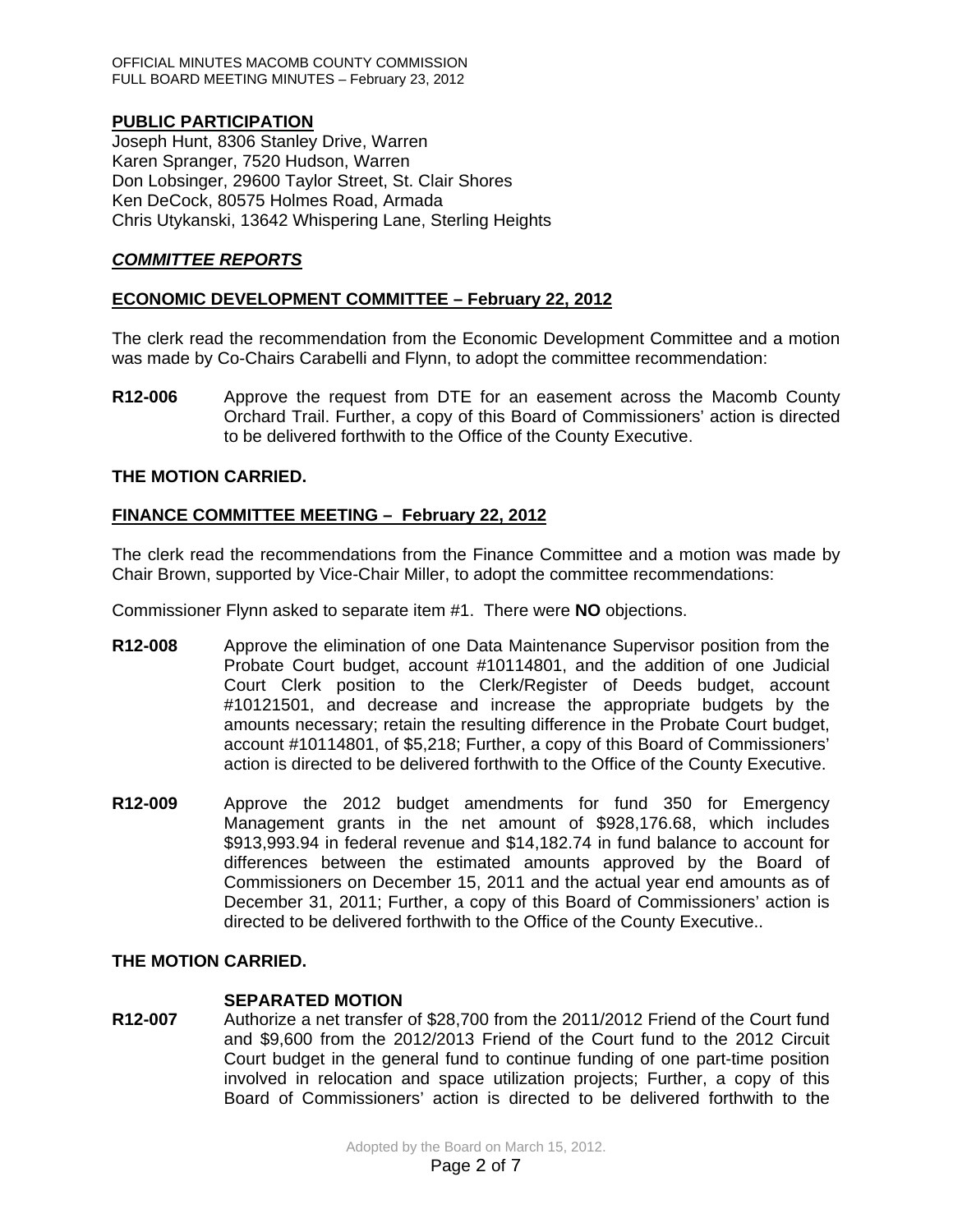Office of the County Executive. (Roll call vote: yes-Carabelli, Fraschetti, Moceri, Sabatini, Sauger, Smith and Brown; No-Flynn, Tocco and Miller)

## **THE MOTION CARRIED. (Record NO votes for Flynn, Miller and Tocco)**

## **AUDIT COMMITTEE MEETING – February 23, 2012**

The clerk read the recommendation from the Audit Committee and a motion was made by Chair Fraschetti, supported by Vice-Chair Moceri, to adopt the committee recommendation:

**R12-010** Receive and file the 2010 Comprehensive Annual Financial Report and 2010 Single Audit Report, as prepared by the audit firm Rehmann Robson. Further, a copy of this Board of Commissioners' action is directed to be delivered forthwith to the Office of the County Executive..

## **THE MOTION CARRIED.**

## **CORRESPONDENCE FROM EXECUTIVE**

Item received and filed.

## **RESOLUTIONS**

### **MOTION**

A motion was made by Commissioner Flynn, to adopt the following Resolutions in their entirety, supported by Commissioner DiMaria.

| Res. No. 12-02 | 2012 Depository Resolution (offered by Board Chair; recommended by Finance<br>Committee on 02/22/12)                                                                                               |
|----------------|----------------------------------------------------------------------------------------------------------------------------------------------------------------------------------------------------|
| Res. No. 12-03 | Supporting Amendment of Regional Transit Authority Legislation to<br>Provide Maximum Citizen Representation (offered by Board Chair;<br>recommended by Economic Development Committee on 02/22/12) |
| Res. No. 12-04 | Override Veto of Ordinance 2012-1 (offered by Chair)                                                                                                                                               |
| Res. No. 12-05 | Override Veto of Resolution 12-1 (offered by Chair)                                                                                                                                                |

## **THE MOTION CARRIED.**

## **PROCLAMATIONS**

#### **MOTION**

A motion was made by Commissioner Miller, to adopt the following Proclamations in their entirety, supported by Commissioner Flynn .

| Proc. #12-04 | Commending the Macomb Food Systems Collaborative (offered by Moceri;<br>recommended by Health & Human Services Committee on 02/21/12)                            |
|--------------|------------------------------------------------------------------------------------------------------------------------------------------------------------------|
| Proc. #12-05 | Honoring St. Basil the Great Byzantine Catholic Church on Their 50 <sup>th</sup><br>Anniversary (offered by Flynn; recommended by Finance Committee on 02/22/12) |
| Proc. #12-06 | Condemning the Vandalism of the Sikh House of Worship in Sterling<br>Heights (offered by Flynn; recommended by Finance Committee on 02/22/12)                    |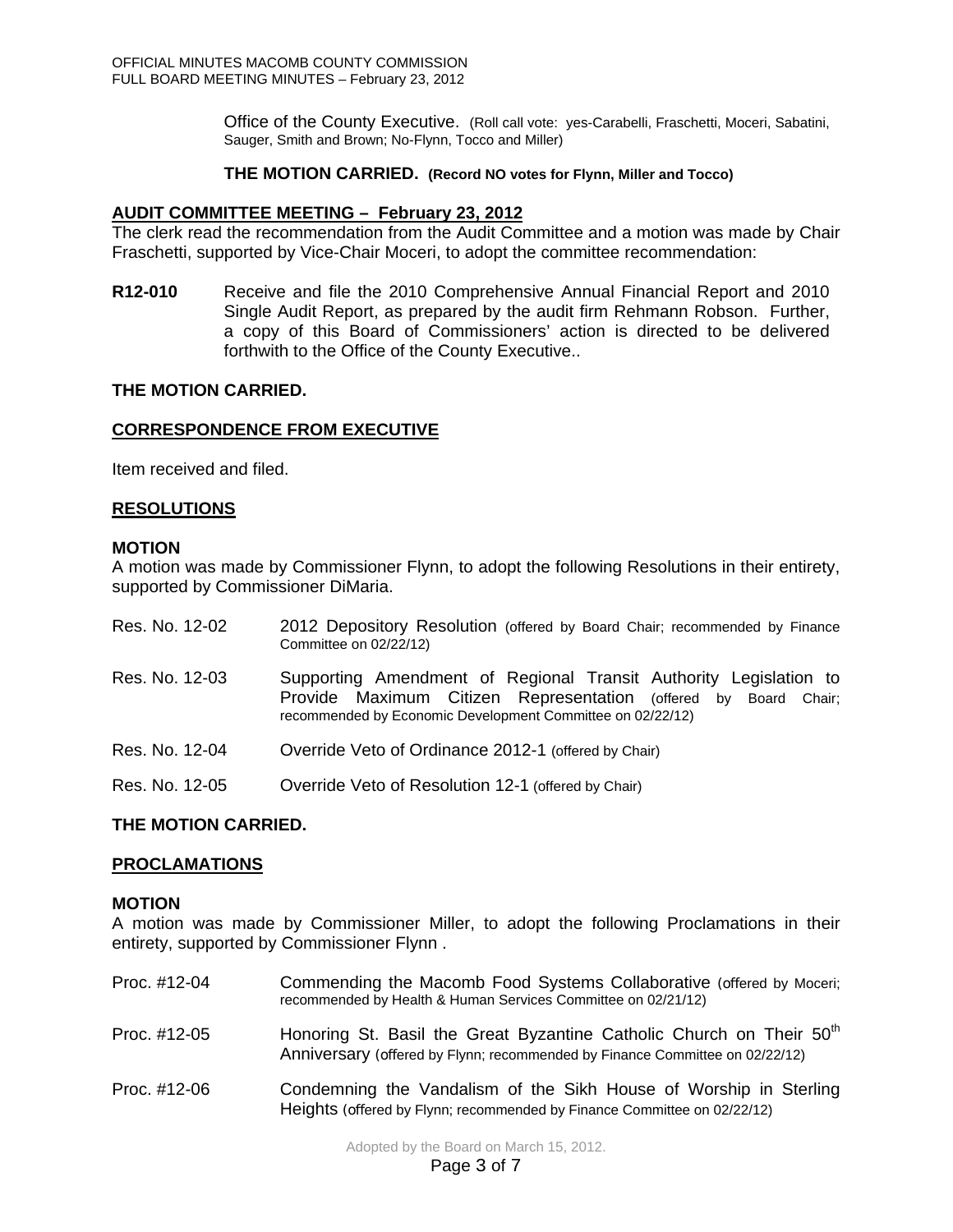# **THE MOTION CARRIED.**

# **ITEM REFERRED BY BOARD OPERATIONS COMMITTEE CHAIR – 02/21/12**

# **MOTION**

A motion was made by Commissioner Brown, to approve the County Executive's appointments to the Ethics Board as follows: Gregory Bauer and Reverend John Mack, terms expiring 02/01/13; Anthony Bellanca and Karen Smith, terms expiring 02/01/14 and Dr. Donald Amboyer, term expiring 02/01/15, supported by Commissioner Sauger.

Commissioner Miller asked to vote on the appointments separately. Commissioners voted unanimously for Gregory Bauer, Rev. John Mack, Anthony Bellanca and Dr. Donald Amboyer.

# **MOTION TO REFER**

A motion was made by Commissioner Miller, to refer the appointment of Karen Smith back to committee, supported by Commissioner Flynn.

| <b>NAME</b>              | <b>DISTRICT</b> | <b>YES</b> | <b>NO</b> |
|--------------------------|-----------------|------------|-----------|
| Toni Moceri              | 1               | X          |           |
| Marvin Sauger            | 2               |            | X         |
| Phillip A. DiMaria       | 3               | X          |           |
| David J. Flynn           | 4               | X          |           |
| <b>Ray Gralewski</b>     | 5               | X          |           |
| James L. Carabelli       | 6               |            | X         |
| Don Brown                | 7               |            | X         |
| Kathy D. Vosburg         | 8               | X          |           |
| <b>Fred Miller</b>       | 9               | X          |           |
| <b>Roland Fraschetti</b> | 10              |            | X         |
| Kathleen E. Tocco        | 11              | X          |           |
| <b>Bob Smith</b>         | 12              |            | X         |
| <b>Joe Sabatini</b>      | 13              |            | Χ         |
| <b>TOTALS:</b>           |                 | 7          | 6         |

A roll call vote was taken.

# **THE MOTION TO REFER CARRIED.**

# **ITEM WAIVED BY FINANCE COMMITTEE CHAIR**

## **MOTION**

**R12-011** A motion was made by Commissioner Carabelli , to place a proposition on the August 7, 2012 ballot to renew the levy of .04 mills to support Veterans' Services in Macomb County, supported by Commissioner DiMaria.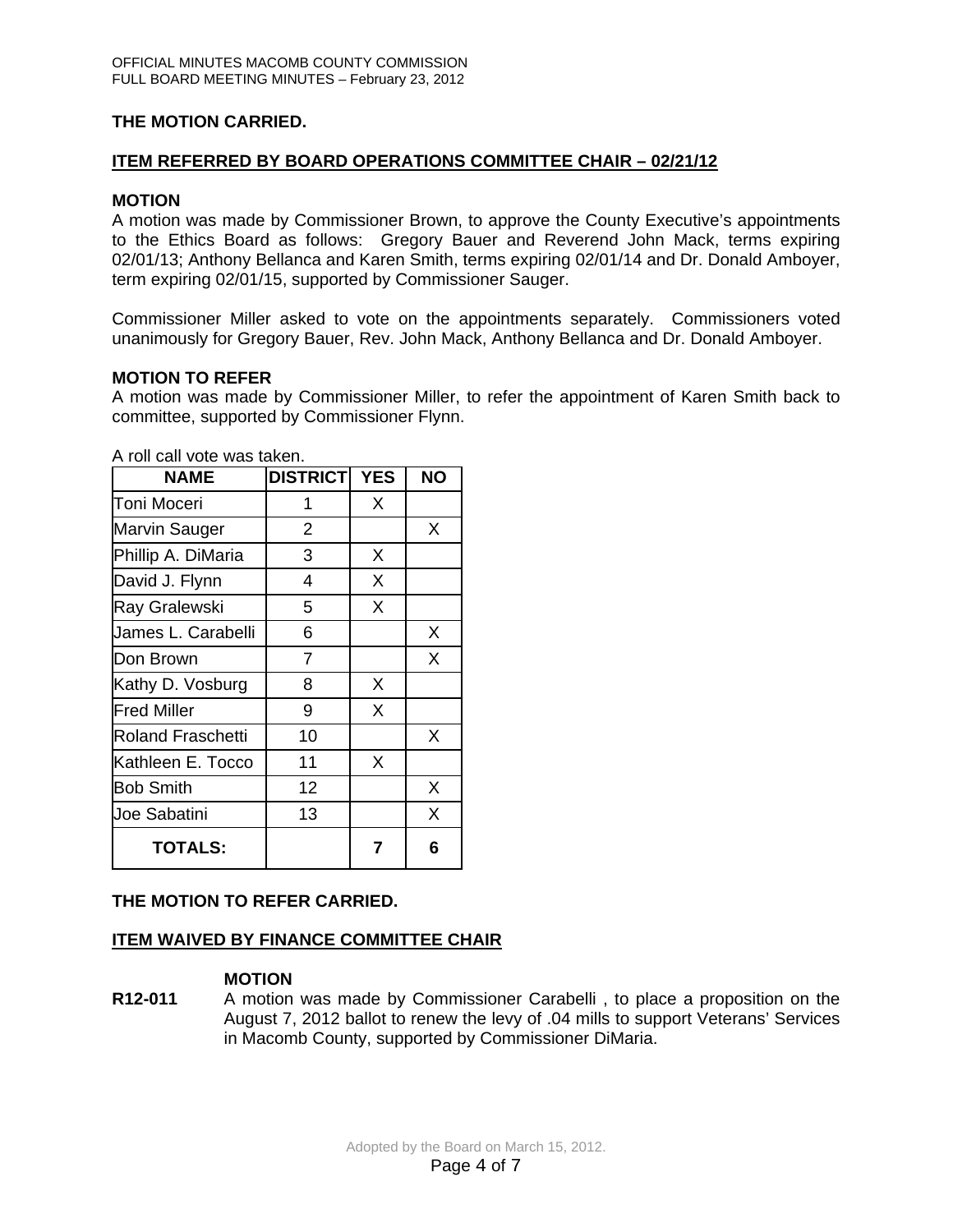OFFICIAL MINUTES MACOMB COUNTY COMMISSION FULL BOARD MEETING MINUTES – February 23, 2012

A roll call vote was taken.

| <b>NAME</b>              | <b>DISTRICT</b> | <b>YES</b> | <b>NO</b> |
|--------------------------|-----------------|------------|-----------|
| Toni Moceri              | 1               | X          |           |
| Marvin Sauger            | $\overline{2}$  | X          |           |
| Phillip A. DiMaria       | 3               | X          |           |
| David J. Flynn           | 4               | X          |           |
| <b>Ray Gralewski</b>     | 5               | X          |           |
| James L. Carabelli       | 6               | X          |           |
| Don Brown                | 7               | X          |           |
| Kathy D. Vosburg         | 8               | X          |           |
| <b>Fred Miller</b>       | 9               | X          |           |
| <b>Roland Fraschetti</b> | 10              | X          |           |
| Kathleen E. Tocco        | 11              | X          |           |
| <b>Bob Smith</b>         | 12              | X          |           |
| Joe Sabatini             | 13              | X          |           |
| <b>TOTALS:</b>           |                 | 13         | ŋ         |

# **THE MOTION CARRIED.**

# **ITEM REFERRED BY FINANCE COMMITTEE CHAIR – February 22, 2012**

# **MOTION**

A motion was made by Commissioner Moceri, to adopt Resolution to override veto of Resolution 12-1, A Resolution to amend Resolution 11-23 to establish a comprehensive countywide contracting policy, supported by Commissioner Miller.

| <b>NAME</b>              | <b>DISTRICT</b> | <b>YES</b> | <b>NO</b> |
|--------------------------|-----------------|------------|-----------|
| Toni Moceri              | 1               | X          |           |
| Marvin Sauger            | $\overline{2}$  |            | X         |
| Phillip A. DiMaria       | 3               |            | X         |
| David J. Flynn           | 4               | X          |           |
| Ray Gralewski            | 5               | X          |           |
| James L. Carabelli       | 6               | X          |           |
| Don Brown                | 7               | X          |           |
| Kathy D. Vosburg         | 8               | X          |           |
| <b>Fred Miller</b>       | 9               | X          |           |
| <b>Roland Fraschetti</b> | 10              | X          |           |
| Kathleen E. Tocco        | 11              | X          |           |
| <b>Bob Smith</b>         | 12              |            | Χ         |
| Joe Sabatini             | 13              | X          |           |

A roll call vote was taken.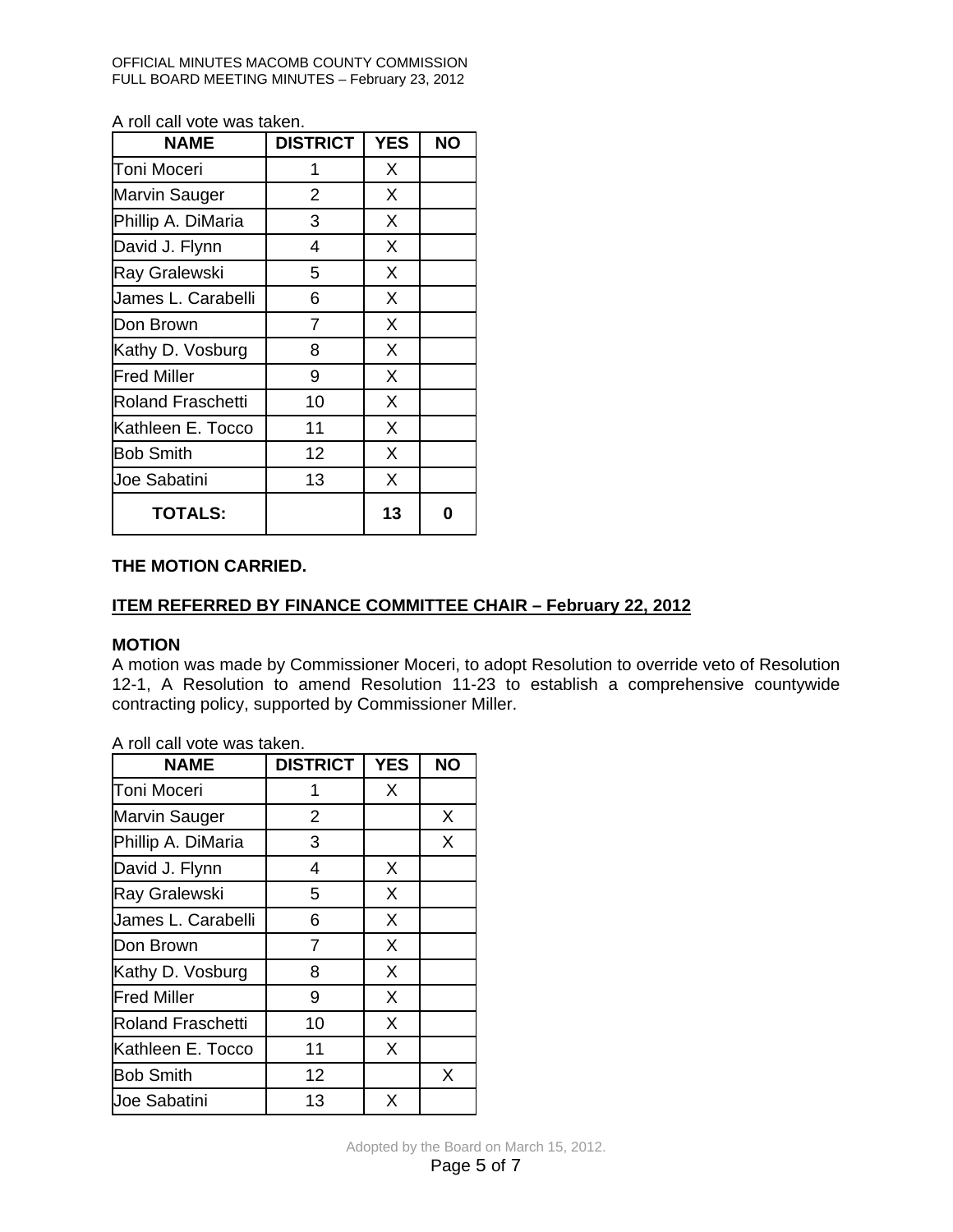| <b>TOTALS:</b> |  |  | ື |  |
|----------------|--|--|---|--|
|----------------|--|--|---|--|

# **THE MOTION CARRIED.**

## **MOTION**

**R12-012** A motion was made by Commissioner Moceri, to adopt Resolution to override veto of Ordinance 2012-1, An ordinance to establish comprehensive policies and procedures governing the awarding of Macomb County contracts for the procurement of services, supplies, materials and equipment, supported by Commissioner Miller .

A roll call vote was taken.

| <b>NAME</b>              | <b>DISTRICT</b> | <b>YES</b> | <b>NO</b> |
|--------------------------|-----------------|------------|-----------|
| Toni Moceri              | 1               | X          |           |
| Marvin Sauger            | $\overline{2}$  |            | X         |
| Phillip A. DiMaria       | 3               |            | X         |
| David J. Flynn           | 4               | X          |           |
| <b>Ray Gralewski</b>     | 5               | X          |           |
| James L. Carabelli       | 6               | X          |           |
| Don Brown                | 7               | X          |           |
| Kathy D. Vosburg         | 8               | X          |           |
| <b>Fred Miller</b>       | 9               | X          |           |
| <b>Roland Fraschetti</b> | 10              | X          |           |
| Kathleen E. Tocco        | 11              | X          |           |
| <b>Bob Smith</b>         | 12              |            | X         |
| <b>Joe Sabatini</b>      | 13              | X          |           |
| <b>TOTALS:</b>           |                 | 10         | 3         |

## **THE MOTION CARRIED.**

## **NEW BUSINESS**

Commissioner Tocco wished Chair Vosburg a "Happy Birthday". Commissioner Moceri spoke regarding United Way.

# **PUBLIC PARTICIPATION**

Joseph Hunt, 8306 Stanley Drive, Warren Chris Utykanski, 13642 Whispering Lane, Sterling Heights Kermit Harris, Veterans Services Department Fred Warner, Commissioner for Veterans Services Don Lobsinger, 29600 Taylor Street, St. Clair Shores Karen Spranger, 7520 Hudson, Warren Thomas Benya, 26201 Warner Avenue, Warren